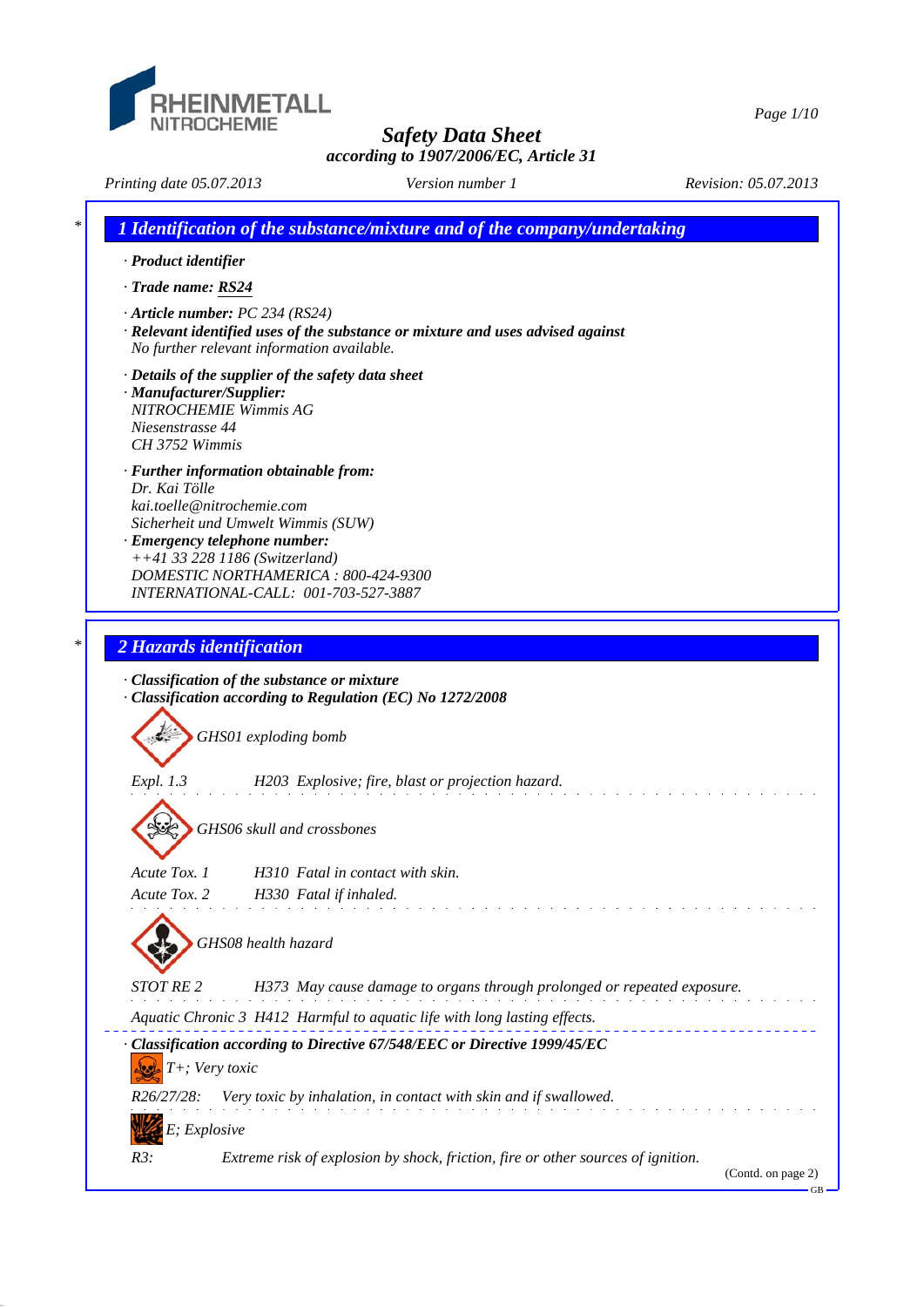

*Page 2/10*

*Safety Data Sheet according to 1907/2006/EC, Article 31*

*Printing date 05.07.2013 Revision: 05.07.2013 Version number 1*

(Contd. on page 3)

GB

|                                                                                                                                               | Trade name: RS24                                                                                                                                                                                                                                                                                                                                                                                                                                                                                   |  |
|-----------------------------------------------------------------------------------------------------------------------------------------------|----------------------------------------------------------------------------------------------------------------------------------------------------------------------------------------------------------------------------------------------------------------------------------------------------------------------------------------------------------------------------------------------------------------------------------------------------------------------------------------------------|--|
|                                                                                                                                               | (Contd. of page 1)                                                                                                                                                                                                                                                                                                                                                                                                                                                                                 |  |
| $R33 - 52/53$ :<br>· Classification system:<br>data.                                                                                          | Danger of cumulative effects. Harmful to aquatic organisms, may cause long-term adverse<br>effects in the aquatic environment.<br>· Information concerning particular hazards for human and environment:<br>The product has to be labelled due to the calculation procedure of the "General Classification guideline for<br>preparations of the EU" in the latest valid version.<br>The classification is according to the latest editions of the EU-lists, and extended by company and literature |  |
| · Label elements                                                                                                                              |                                                                                                                                                                                                                                                                                                                                                                                                                                                                                                    |  |
| Materials.                                                                                                                                    | · Labelling according to EU guidelines:<br>Observe the general safety regulations when handling chemicals.<br>The product has been classified and marked in accordance with EU Directives / Ordinance on Hazardous                                                                                                                                                                                                                                                                                 |  |
| $T+$ Very toxic<br>E Explosive                                                                                                                | · Code letter and hazard designation of product:                                                                                                                                                                                                                                                                                                                                                                                                                                                   |  |
| glycerol trinitrate                                                                                                                           | · Hazard-determining components of labelling:                                                                                                                                                                                                                                                                                                                                                                                                                                                      |  |
| · Risk phrases:<br>$\mathfrak{Z}$<br>33<br>52/53                                                                                              | Extreme risk of explosion by shock, friction, fire or other sources of ignition.<br>26/27/28 Very toxic by inhalation, in contact with skin and if swallowed.<br>Danger of cumulative effects.<br>Harmful to aquatic organisms, may cause long-term adverse effects in the aquatic environment.                                                                                                                                                                                                    |  |
| · Safety phrases:<br>45<br>possible).<br>61<br>$\cdot$ Other hazards<br>$\cdot$ <b>PBT</b> : Not applicable.<br>$\cdot$ vPvB: Not applicable. | 27/28 After contact with skin, take off immediately all contaminated clothing, and wash immediately with<br>plenty of water.<br>36/37 Wear suitable protective clothing and gloves.<br>In case of accident or if you feel unwell, seek medical advice immediately (show the label where<br>Avoid release to the environment. Refer to special instructions/safety data sheets.<br>· Results of PBT and vPvB assessment                                                                             |  |
|                                                                                                                                               | <b>3 Composition/information on ingredients</b>                                                                                                                                                                                                                                                                                                                                                                                                                                                    |  |
|                                                                                                                                               | Chemical characterization: Mixtures<br>· Description: Mixture of substances listed below with nonhazardous additions.                                                                                                                                                                                                                                                                                                                                                                              |  |
|                                                                                                                                               | · Dangerous components:                                                                                                                                                                                                                                                                                                                                                                                                                                                                            |  |
| CAS: 9004-70-0                                                                                                                                | Nitrocellulose<br>83%                                                                                                                                                                                                                                                                                                                                                                                                                                                                              |  |

 *E R1-3*

 *Unst. Expl., H200*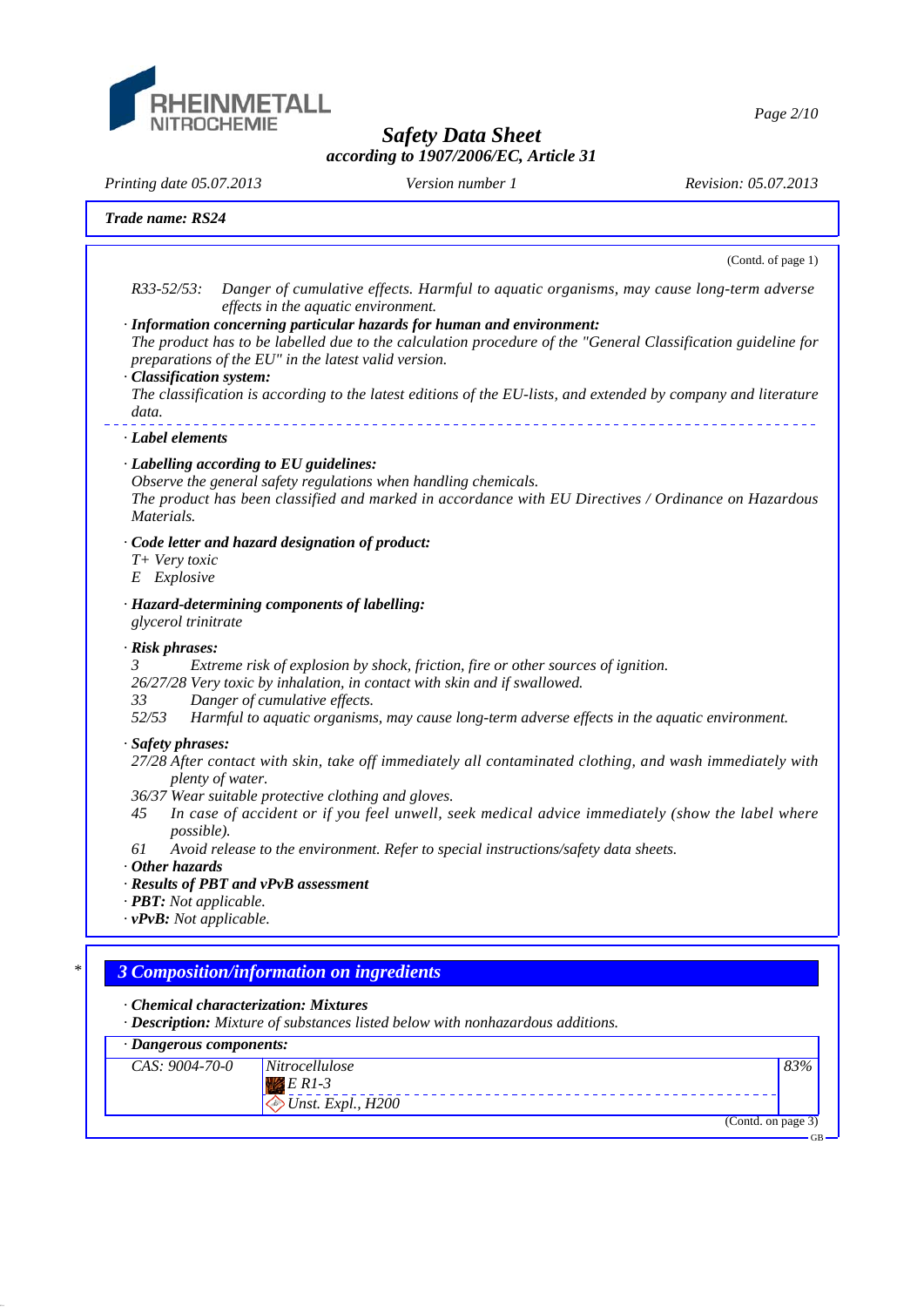

*Page 3/10*

*Safety Data Sheet according to 1907/2006/EC, Article 31*

*Printing date 05.07.2013 Revision: 05.07.2013 Version number 1*



## *\* 6 Accidental release measures*

*· Personal precautions, protective equipment and emergency procedures Keep away from ignition sources.*

(Contd. on page 4)

GB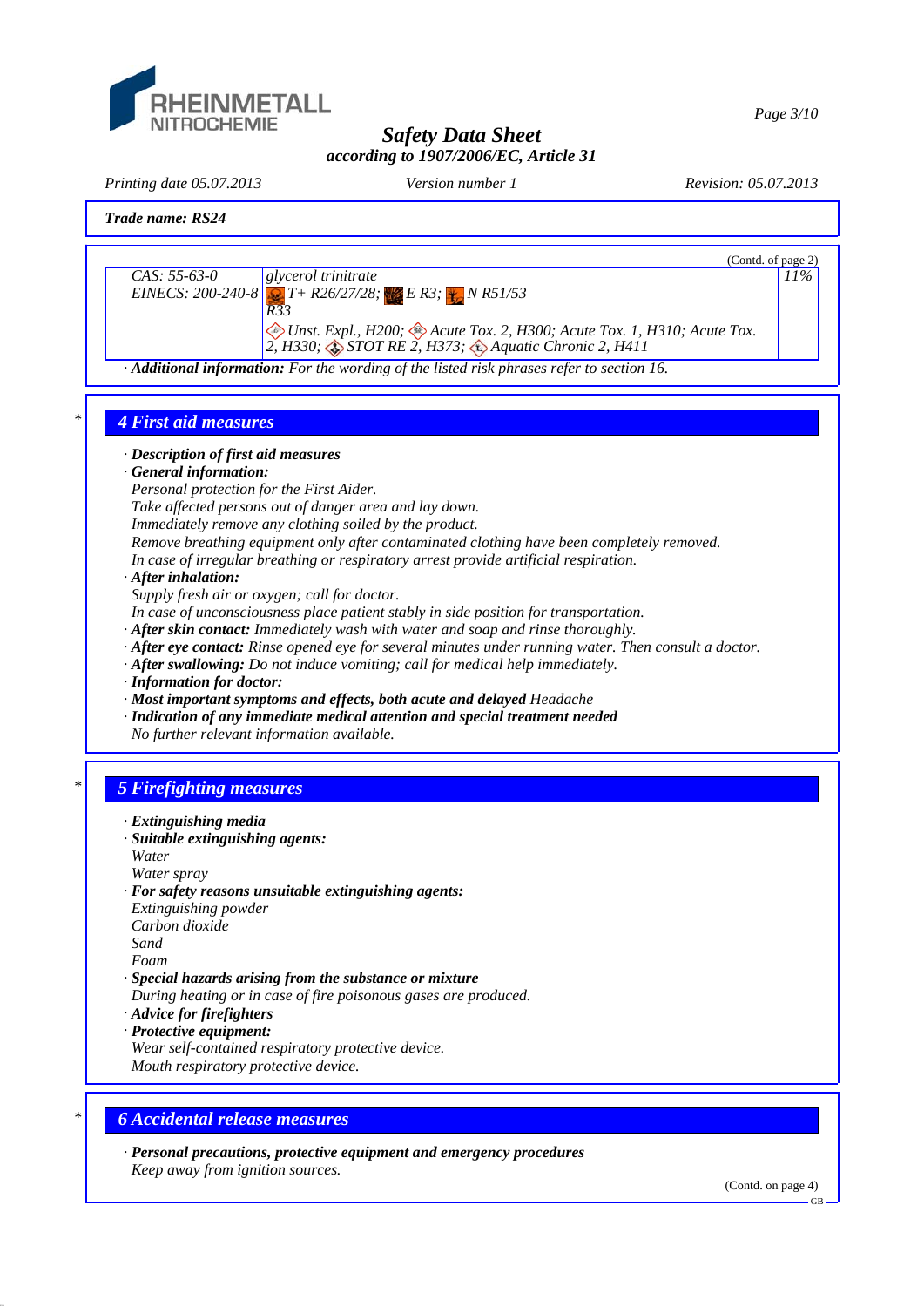

*Printing date 05.07.2013 Revision: 05.07.2013 Version number 1*

(Contd. of page 3)

*Page 4/10*

#### *Trade name: RS24*

*Mount respiratory protective device. Remove persons from danger area.*

- *· Environmental precautions: Inform respective authorities in case of seepage into water course or sewage system. Do not allow to enter sewers/ surface or ground water.*
- *· Methods and material for containment and cleaning up: Dispose contaminated material as waste according to item 13. Ensure adequate ventilation.*
- *· Reference to other sections See Section 7 for information on safe handling. See Section 8 for information on personal protection equipment. See Section 13 for disposal information.*

## *7 Handling and storage*

#### *· Handling:*

- *· Precautions for safe handling*
- *Thorough dedusting.*

*Ensure good ventilation/exhaustion at the workplace. Open and handle receptacle with care.*

- *· Information about fire and explosion protection: Keep ignition sources away - Do not smoke. Protect against electrostatic charges. Prevent impact and friction. Keep respiratory protective device available.*
- *· Conditions for safe storage, including any incompatibilities*
- *· Storage:*
- *· Requirements to be met by storerooms and receptacles: storage facility for explosives*
- *· Information about storage in one common storage facility: only storage facility for explosives*
- *pay attention to the compatibility group*
- *· Further information about storage conditions:*
- *Keep container tightly sealed.*
- *Protect from heat and direct sunlight.*
- *· Storage class: 1*
- *· Specific end use(s) No further relevant information available.*

# *\* 8 Exposure controls/personal protection*

- *· Additional information about design of technical facilities: No further data; see item 7.*
- *· Control parameters*
- *· Ingredients with limit values that require monitoring at the workplace:*

*The product does not contain any relevant quantities of materials with critical values that have to be monitored at the workplace.*

*· Ingredients with biological limit values:*

*55-63-0 glycerol trinitrate*

(Contd. on page 5)

GB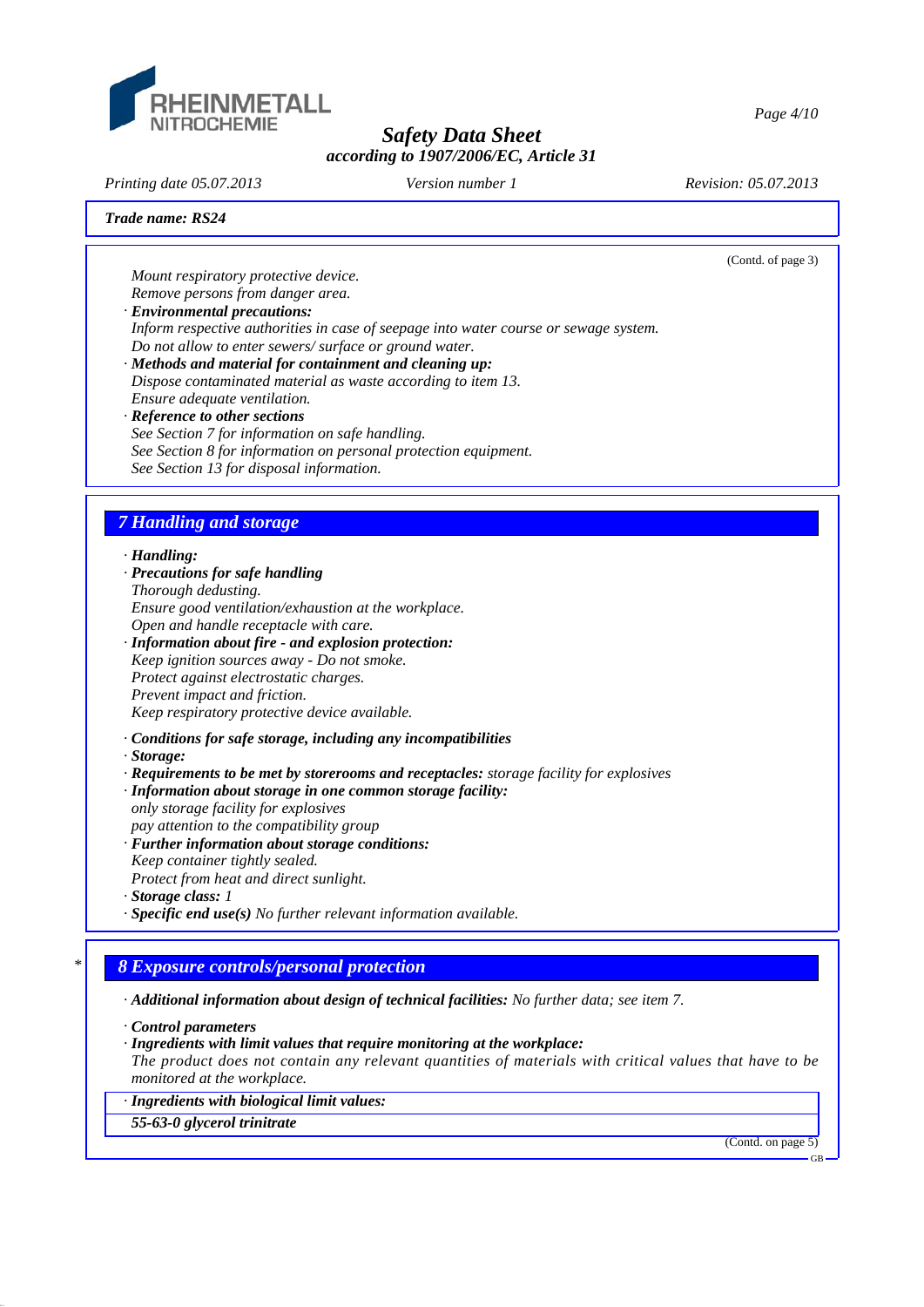

*Page 5/10*

*Safety Data Sheet according to 1907/2006/EC, Article 31*

*Printing date 05.07.2013 Revision: 05.07.2013 Version number 1*

(Contd. of page 4)

*Trade name: RS24*

*BMGV 15 µmol/mol creatinine Medium: urine Sampling time: at the end of the period of exposure Parameter: total nitroglycols*

*· Additional information: The lists valid during the making were used as basis.*

- *· Exposure controls*
- *· Personal protective equipment:*
- *· General protective and hygienic measures: Keep away from foodstuffs, beverages and feed. Immediately remove all soiled and contaminated clothing Wash hands before breaks and at the end of work. Store protective clothing separately. Avoid contact with the eyes and skin. Standarts of Personal Protective Equipment Respiratory protection EN 136, 140, 149 Eye protection EN 166 Body protection EN 340, 463, 468, 943-1, 943-2 Protection of hands EN 374*

*Safety shoes EN-ISO 20345*

*· Respiratory protection:*

*Not necessary if room is well-ventilated.*

*In case of brief exposure or low pollution use respiratory filter device. In case of intensive or longer exposure use self-contained respiratory protective device.*

*· Protection of hands:*



*Protective gloves*

*The glove material has to be impermeable and resistant to the product/ the substance/ the preparation. Due to missing tests no recommendation to the glove material can be given for the product/ the preparation/ the chemical mixture.*

*Selection of the glove material on consideration of the penetration times, rates of diffusion and the degradation*

*· Material of gloves*

*Butyl rubber, BR*

*Nitrile rubber, NBR*

*The selection of the suitable gloves does not only depend on the material, but also on further marks of quality and varies from manufacturer to manufacturer. As the product is a preparation of several substances, the resistance of the glove material can not be calculated in advance and has therefore to be checked prior to the application.*

*Nomex*

*· Penetration time of glove material*

*The exact break trough time has to be found out by the manufacturer of the protective gloves and has to be observed.*

*· For the permanent contact gloves made of the following materials are suitable: antistatic gloves (Nomex) over disposable gloves (nitrile or butylrubber)*

*· For the permanent contact of a maximum of 15 minutes gloves made of the following materials are suitable:*

*Butyl rubber, BR Nitrile rubber, NBR*

(Contd. on page 6)

GB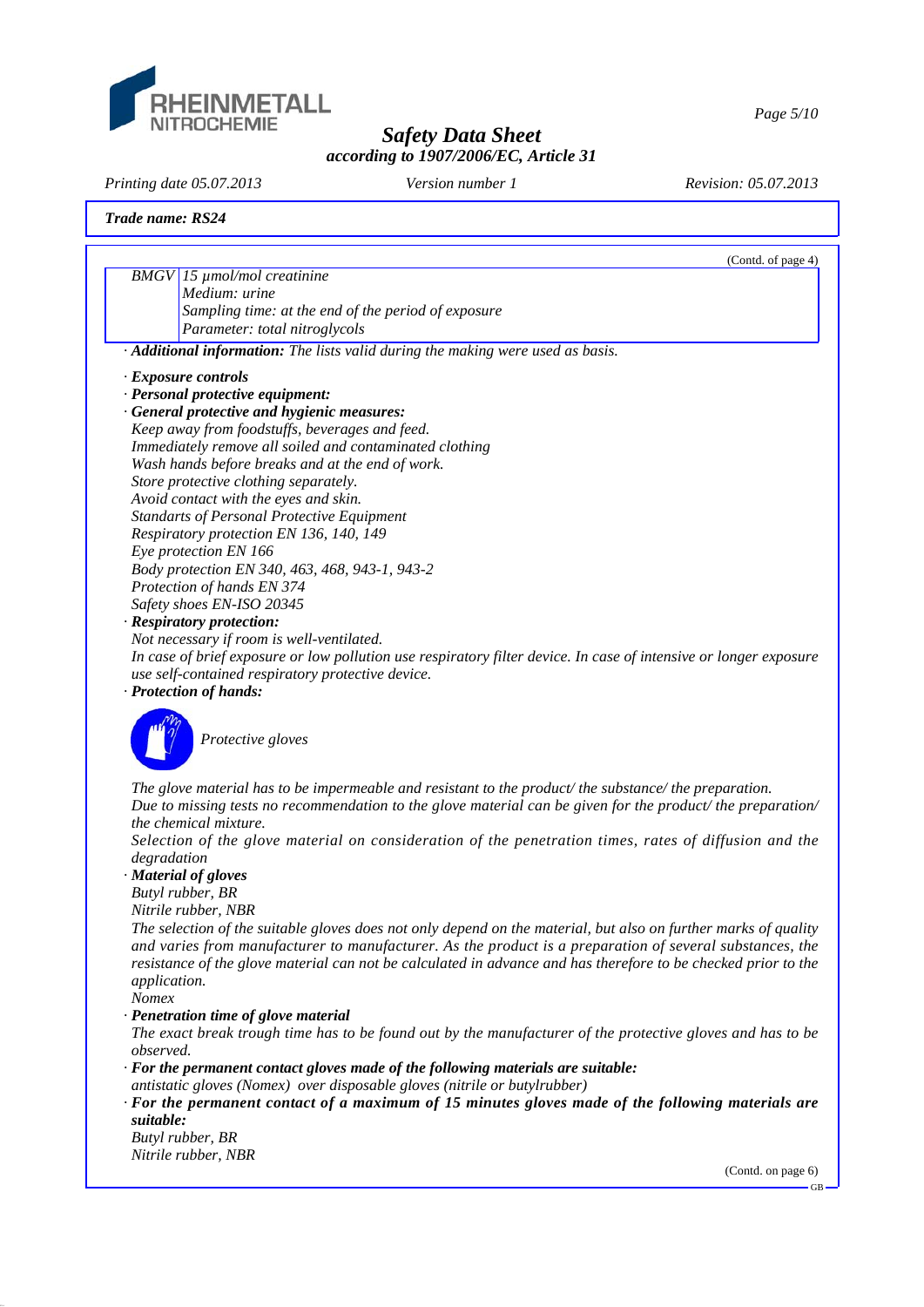

*Printing date 05.07.2013 Revision: 05.07.2013 Version number 1*

(Contd. of page 5)

*Trade name: RS24*

*· Eye protection: Safety glasses*

*· Body protection: use antistatic protective work clothing*

| · Information on basic physical and chemical properties     |                                                               |
|-------------------------------------------------------------|---------------------------------------------------------------|
| <b>General Information</b>                                  |                                                               |
| $\cdot$ Appearance:                                         |                                                               |
| Form:                                                       | Solid                                                         |
| Colour:                                                     | According to product specification                            |
| $\cdot$ Odour:                                              | Characteristic                                                |
| · Odour threshold:                                          | Not determined.                                               |
| $\cdot$ pH-value:                                           | Not applicable.                                               |
| Change in condition                                         |                                                               |
| <b>Melting point/Melting range:</b>                         |                                                               |
| <b>Boiling point/Boiling range:</b>                         | Undetermined.                                                 |
| · Flash point:                                              |                                                               |
| · Flammability (solid, gaseous):                            | Not determined.                                               |
| · Ignition temperature:                                     | ca. 170 °C                                                    |
| · Decomposition temperature:                                | Not determined.                                               |
| · Self-igniting:                                            | Product is not selfigniting.                                  |
| · Danger of explosion:                                      | sensitive to detonation blast (detonator) - Explosive with or |
|                                                             | without conact with air                                       |
|                                                             | Extreme risk of explosion by shock, friction, fire or other   |
|                                                             | sources of ignition.                                          |
| $\cdot$ Minimum ignition temperature of a dust cloud 170 °C |                                                               |
| · Explosion limits:                                         |                                                               |
| Lower:                                                      | Not determined.                                               |
| <b>Upper:</b>                                               | Not determined.                                               |
| · Vapour pressure:                                          | Not applicable.                                               |
| $\cdot$ Density:                                            |                                                               |
| · Relative density                                          | Not determined.                                               |
| · Vapour density                                            | Not applicable.                                               |
| $\cdot$ Evaporation rate                                    | Not applicable.                                               |
| · Solubility in / Miscibility with                          |                                                               |
| water:                                                      | Insoluble.                                                    |
| · Partition coefficient (n-octanol/water):                  | Not determined.                                               |
| · Viscosity:                                                |                                                               |
| Dynamic:                                                    | Not applicable.                                               |
| Kinematic:                                                  | Not applicable.                                               |
| Other information                                           | No further relevant information available.                    |

(Contd. on page 7)

*Page 6/10*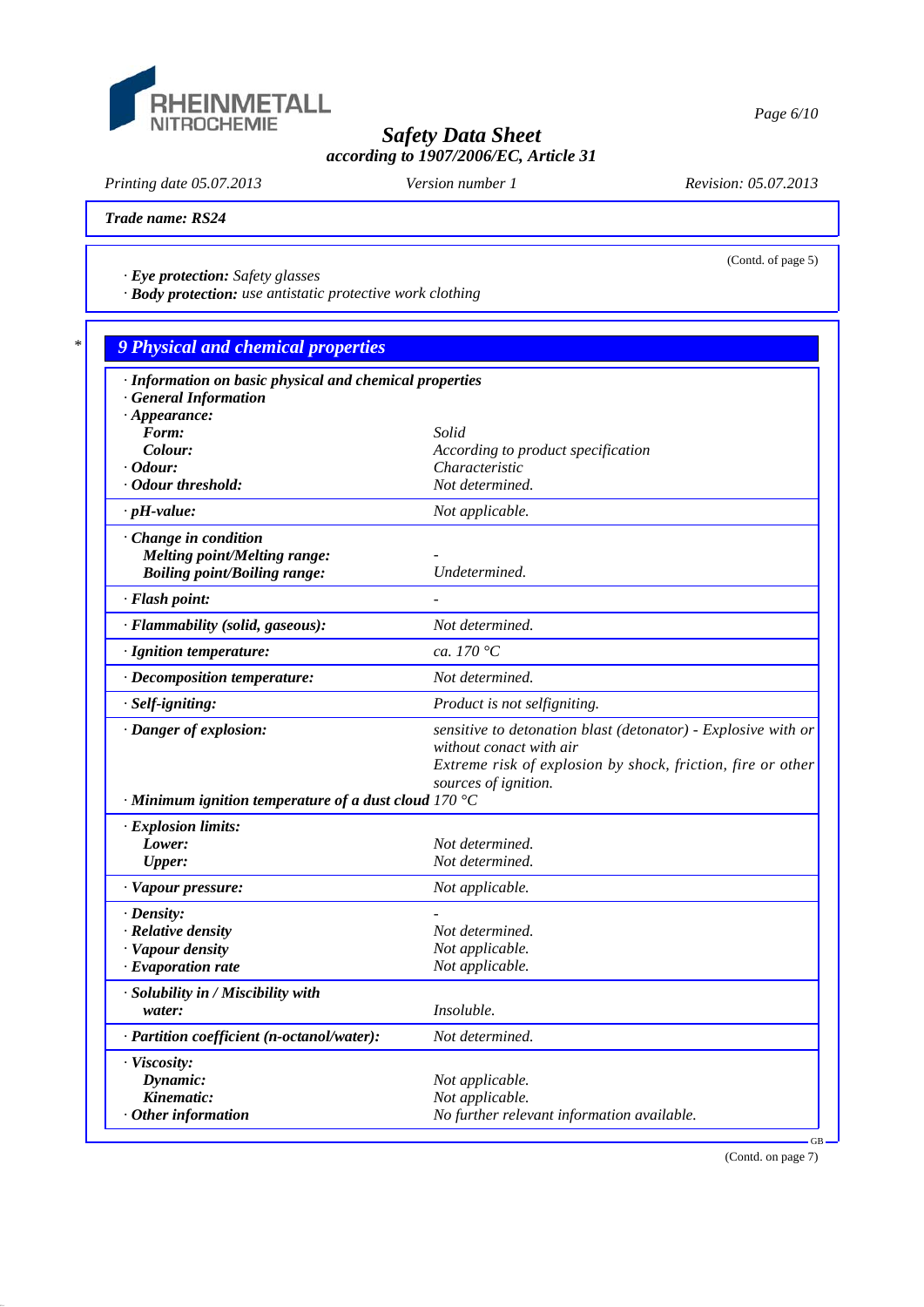

*Printing date 05.07.2013 Revision: 05.07.2013 Version number 1*

*Trade name: RS24*

*Page 7/10*

(Contd. of page 6)

## *\* 10 Stability and reactivity*

- *· Reactivity*
- *· Chemical stability*
- *· Thermal decomposition / conditions to be avoided: No decomposition if used according to specifications.*
- *· Possibility of hazardous reactions*
- *Flammable.*
- *Danger of explosion.*
- *· Conditions to avoid No further relevant information available.*
- *· Incompatible materials: Oxidiser*
- *· Hazardous decomposition products: Poisonous gases/vapours Nitrogen oxides*

## *11 Toxicological information*

- *· Information on toxicological effects*
- *· Acute toxicity:*
- *· LD/LC50 values relevant for classification:*
- *55-63-0 glycerol trinitrate*

*Oral LD50 525 mg/kg (rat)*

- *· Primary irritant effect:*
- *· on the skin: No irritant effect.*
- *· on the eye: No irritating effect.*
- *· Sensitization: No sensitizing effects known.*
- *· Additional toxicological information:*

*The product shows the following dangers according to the calculation method of the General EU Classification Guidelines for Preparations as issued in the latest version: Very toxic*

*Danger through skin adsorption.*

## *\* 12 Ecological information*

## *· Toxicity*

*· Aquatic toxicity:*

*55-63-0 glycerol trinitrate*

*LC50 1.28 mg/l (Fisch (L.macrochirus))*

*· Persistence and degradability No further relevant information available.*

- *· Behaviour in environmental systems:*
- *· Bioaccumulative potential No further relevant information available.*
- *· Mobility in soil No further relevant information available.*
- *· Ecotoxical effects:*
- *· Remark: Harmful to fish*
- *· Additional ecological information:*
- *· General notes:*

*Water hazard class 3 (German Regulation) (Self-assessment): extremely hazardous for water Do not allow product to reach ground water, water course or sewage system, even in small quantities. Danger to drinking water if even extremely small quantities leak into the ground.*

(Contd. on page 8)

GB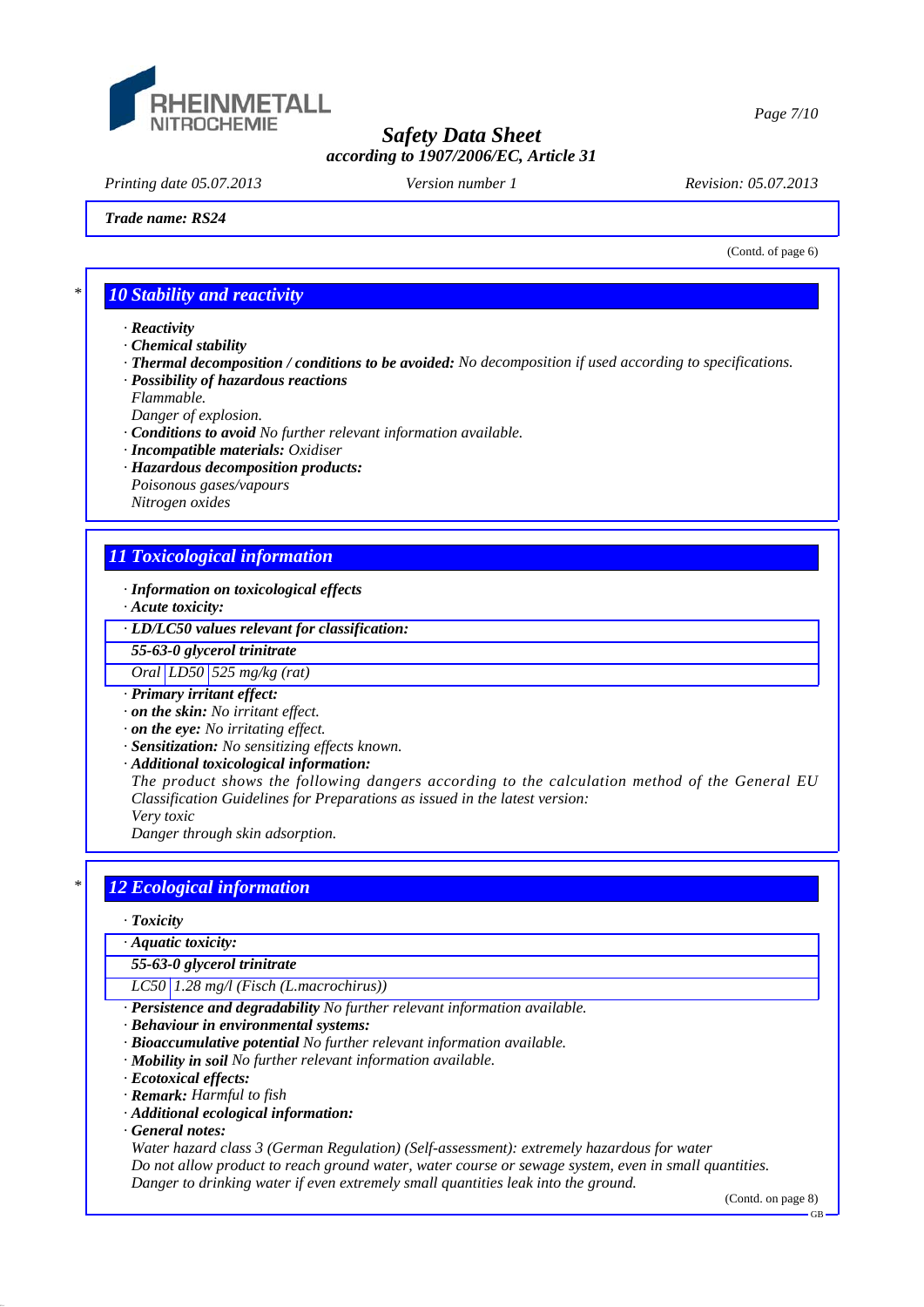

*Printing date 05.07.2013 Revision: 05.07.2013 Version number 1*

(Contd. of page 7)

#### *Trade name: RS24*

*Harmful to aquatic organisms*

*· Results of PBT and vPvB assessment*

*· PBT: Not applicable.*

*· vPvB: Not applicable.*

*· Other adverse effects No further relevant information available.*

# *\* 13 Disposal considerations*

*· Waste treatment methods*

*· Recommendation*

*Must not be disposed together with household garbage. Do not allow product to reach sewage system. · European waste catalogue 160403*

*· Uncleaned packaging:*

*· Recommendation: Disposal must be made according to official regulations.*

*\* 14 Transport information*

| $\cdot$ UN-Number<br>· ADR, IMDG, IATA                                              | <b>UN0161</b>                                            |
|-------------------------------------------------------------------------------------|----------------------------------------------------------|
| $\cdot$ UN proper shipping name<br>$\cdot$ <i>ADR</i><br>$·$ <i>IMDG, IATA</i>      | 0161 TREIBLADUNGSPULVER<br>POWDER, SMOKELESS             |
| · Transport hazard class(es)                                                        |                                                          |
| $\cdot$ <i>ADR</i>                                                                  |                                                          |
| $\cdot$ Class                                                                       | 1 (1.3C) Explosive substances and articles.              |
| $\cdot$ <i>Label</i>                                                                | 1.3C                                                     |
| $·$ <i>IMDG, IATA</i>                                                               |                                                          |
| $\cdot$ <i>Label</i>                                                                | 1.3C                                                     |
| · Packing group<br>· ADR, IMDG, IATA                                                | $I\!I$                                                   |
| · Environmental hazards:<br>· Marine pollutant:                                     | N <sub>O</sub>                                           |
| · Special precautions for user<br>· EMS Number:                                     | Warning: Explosive substances and articles.<br>$F-B,S-Y$ |
| · Transport in bulk according to Annex II of<br><b>MARPOL73/78 and the IBC Code</b> | Not applicable.                                          |
|                                                                                     | (Contd. on page 9)                                       |

GB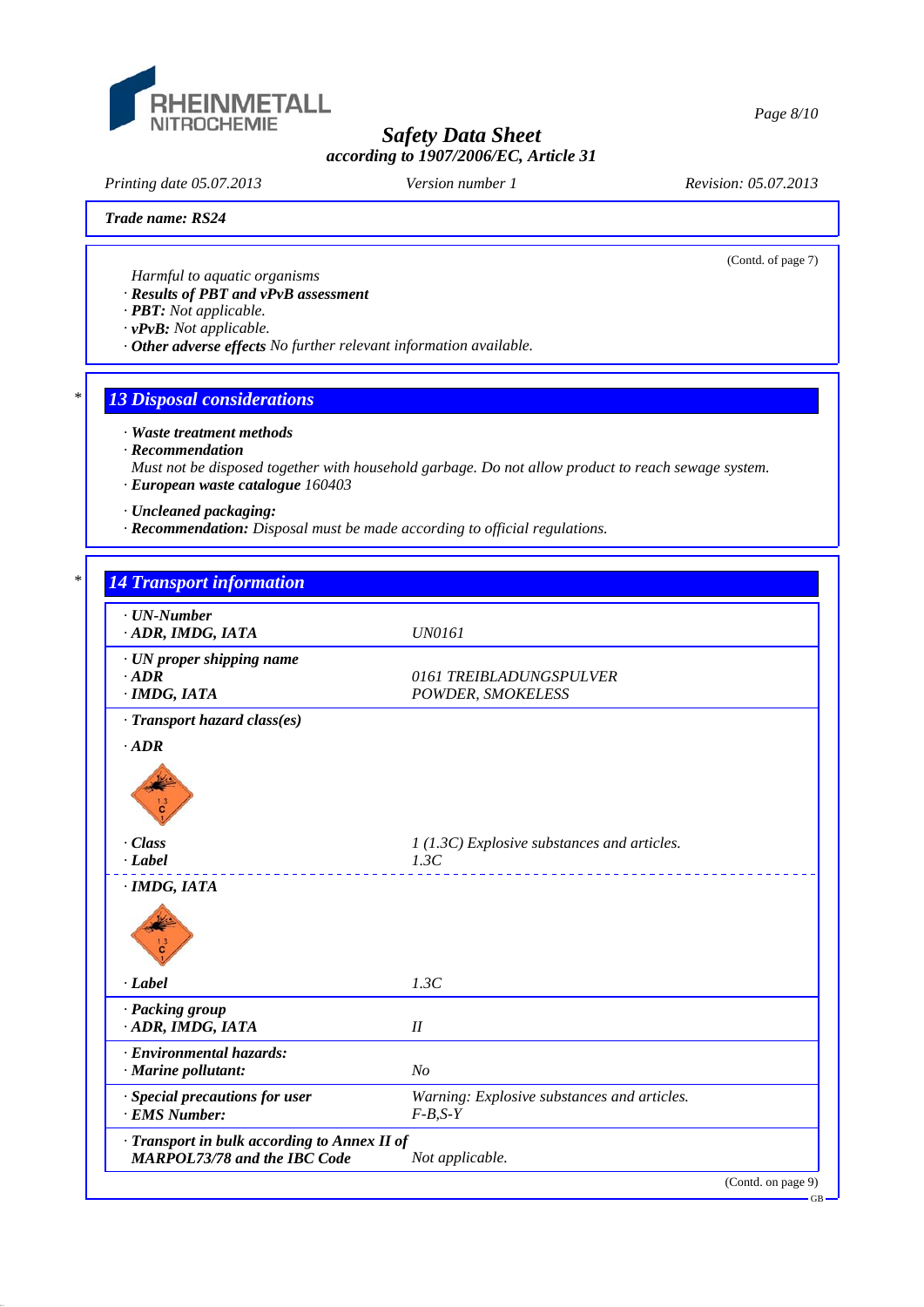

*Page 9/10*

## *Safety Data Sheet according to 1907/2006/EC, Article 31*

*Printing date 05.07.2013 Revision: 05.07.2013 Version number 1*

(Contd. of page 8)

## *Trade name: RS24*

| · Transport/Additional information: |  |  |  |
|-------------------------------------|--|--|--|
|-------------------------------------|--|--|--|

- *· ADR*
- *· Tunnel restriction code C5000D*

*· UN "Model Regulation": UN0161, POWDER, SMOKELESS, 1.3C (1.3C), II*

# *\* 15 Regulatory information*

*· Safety, health and environmental regulations/legislation specific for the substance or mixture*

## *· Labelling according to EU guidelines:*

*Observe the general safety regulations when handling chemicals. The product has been classified and marked in accordance with EU Directives / Ordinance on Hazardous Materials.*

## *· Code letter and hazard designation of product:*

- *T+ Very toxic*
- *E Explosive*
- *· Hazard-determining components of labelling: glycerol trinitrate*

## *· Risk phrases:*

*Extreme risk of explosion by shock, friction, fire or other sources of ignition.* 

*26/27/28 Very toxic by inhalation, in contact with skin and if swallowed.*

- *33 Danger of cumulative effects.*
- *52/53 Harmful to aquatic organisms, may cause long-term adverse effects in the aquatic environment.*

## *· Safety phrases:*

- *27/28 After contact with skin, take off immediately all contaminated clothing, and wash immediately with plenty of water.*
- *36/37 Wear suitable protective clothing and gloves.*
- *45 In case of accident or if you feel unwell, seek medical advice immediately (show the label where possible).*
- *61 Avoid release to the environment. Refer to special instructions/safety data sheets.*

## *· National regulations:*

| Class Share in $\%$ |
|---------------------|
| 10 9                |

*· Chemical safety assessment: A Chemical Safety Assessment has not been carried out.*

# *16 Other information*

*This information is based on our present knowledge. However, this shall not constitute a guarantee for any specific product features and shall not establish a legally valid contractual relationship.*

## *· Relevant phrases*

- *H200 Unstable explosives.*
- *H300 Fatal if swallowed.*
- *H310 Fatal in contact with skin.*
- *H330 Fatal if inhaled.*
- *H373 May cause damage to organs through prolonged or repeated exposure.*

(Contd. on page 10)

GB